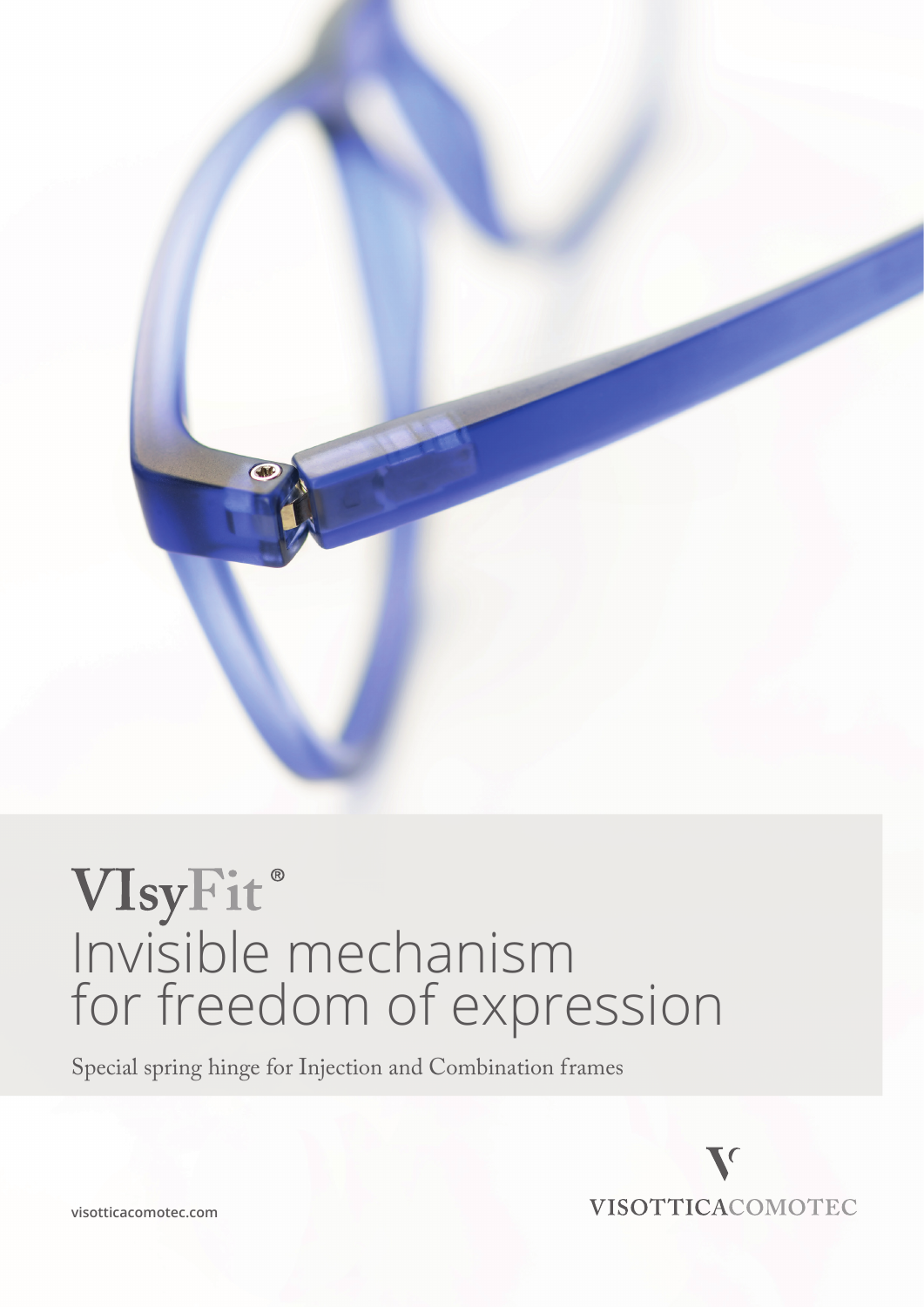# **VISYFIT®**

# Invisible mechanism for freedom of expression

Special spring hinge for Injection and Combination frames

### **PATENTED COVERED BY INTERNATIONAL PATENT**

### **FEATURES**

PRE-ASSEMBLED mechanism

HIDDEN HINGE free expression of design TWO VERSIONS with/without front hinge in metal EASY TO INSERT into temple, reducing time and costs

NO SCREW / GLUE needed for fixing

### **PERFORMANCES**

WEAR RESISTANCE over 50,000 open/close cycles NO ROCKING Self Aligning System PULLING RESISTANCE (MECHANISM)  $> 250 N$ 

PULLING RESISTANCE (HINGE IN TR90) > 250 N

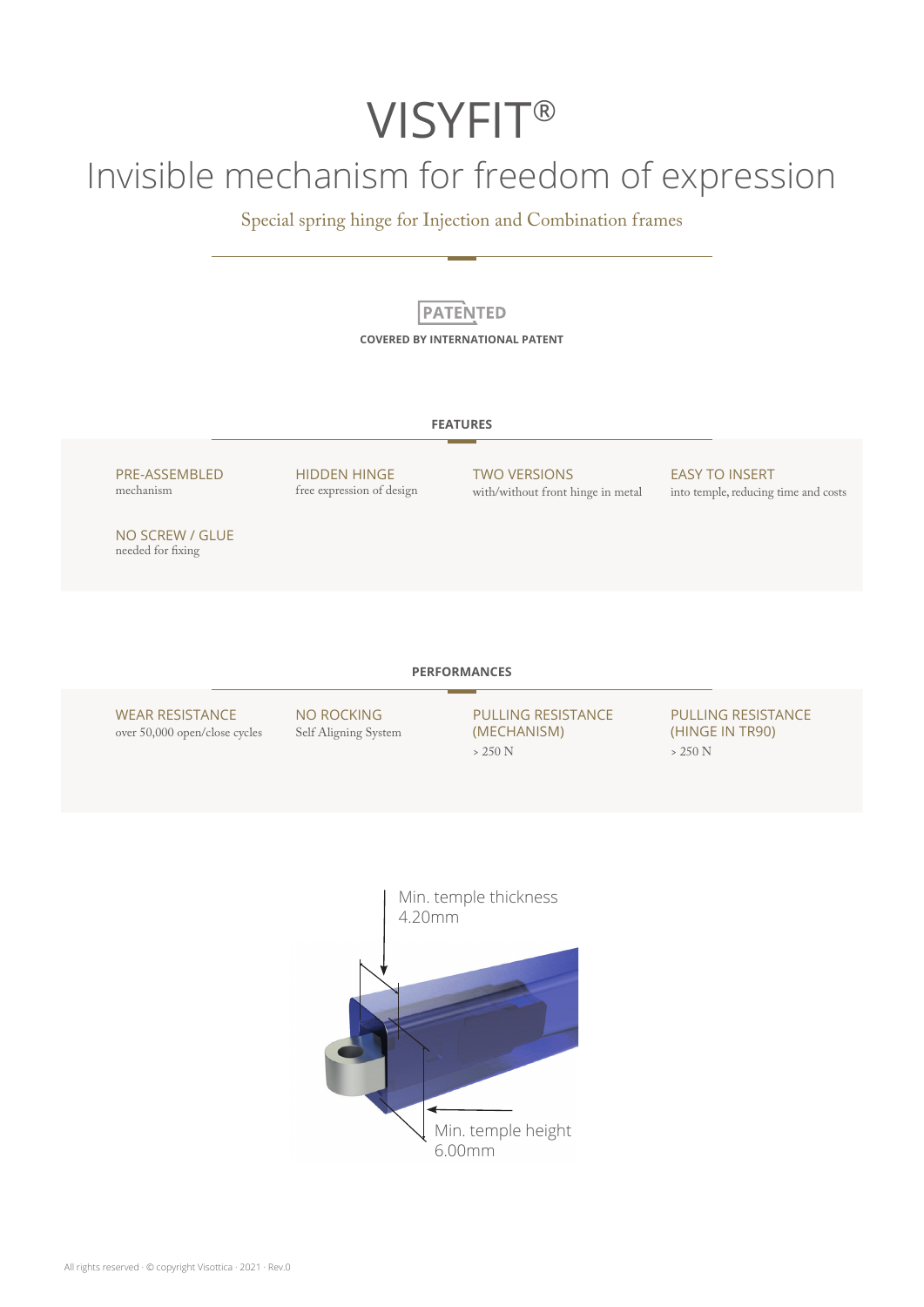## **VISYFIT® XL 3.5 Special** Spring Hinge for **Injection Frames**





| <b>ASSEMBLED HINGE</b>  |                |
|-------------------------|----------------|
| <b>SOFT VERSION</b>     | 03EL21634000   |
| <b>HARD VERSION</b>     | 03ELC4963A1BNX |
| Material: Nickel silver |                |

SCREWS

SCREWS

Material: **Plastic**

**BARRELING CAP** 09CAA0363A1WYX

**HINGES** 







| <b>ASSEMBLED HINGE</b>  |                |
|-------------------------|----------------|
| <b>SOFT VERSION</b>     | 03ELA0279A1BNX |
| <b>HARD VERSION</b>     | 03ELC4846A1BNX |
| Material: Nickel silver |                |



**SELF THREADING SCREW** 07VIA0366A1BYX Material: **Stainless steel**

**PATENTED** 

## **VISYFIT® XL 3.5 Special** Spring Hinge for **Combination Frames**





 5,80 2,00

**SOLDERING HINGE** 03FRC2868A1BY0

Material: **Nickel silver**

 4,90 5,80 2,00



**STEP HINGE** 03FRC2867A1BY0 Material: **Nickel silver**

3,40

5,00 3,40

Material: **Stainless steel**